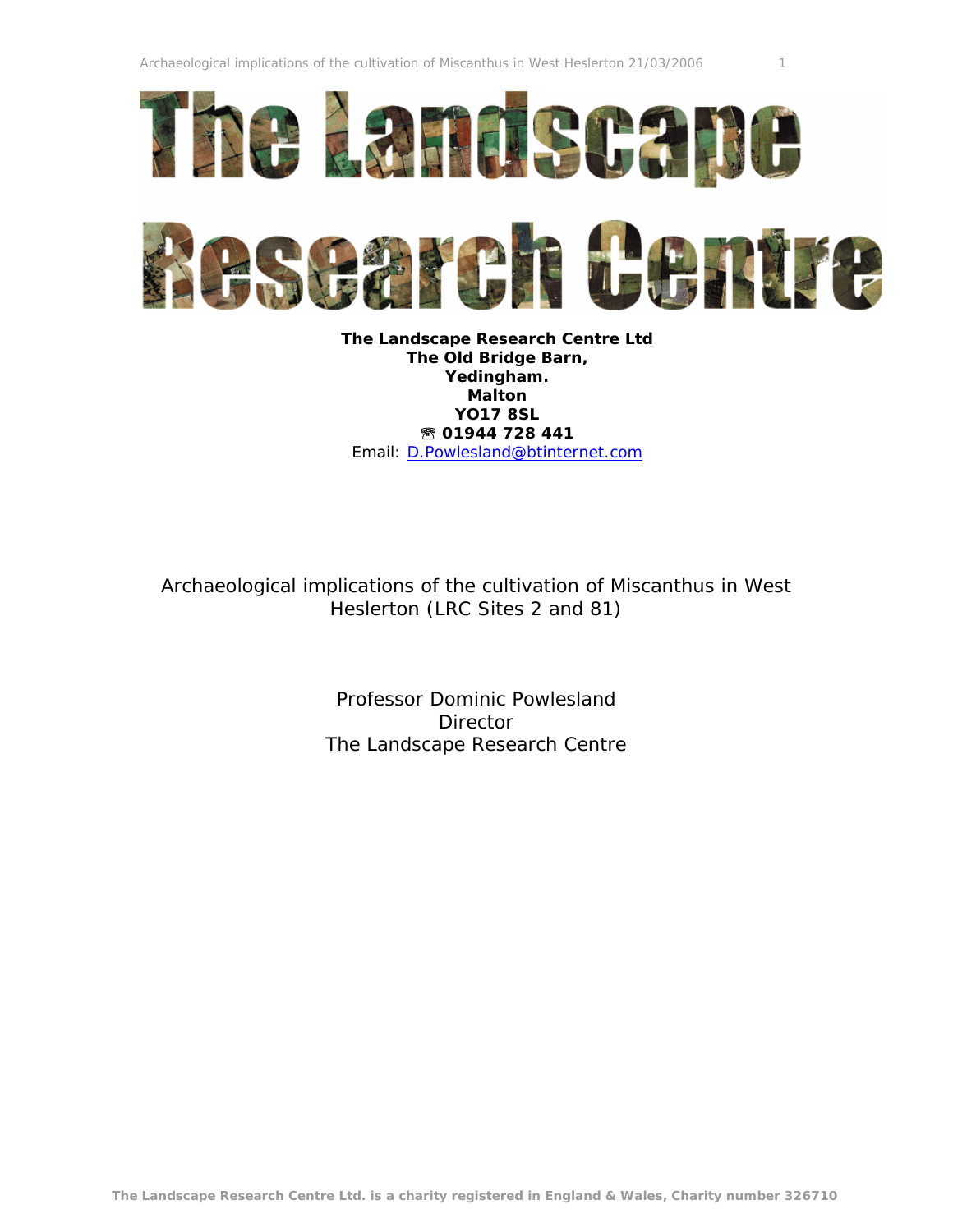## **Background**

This short report has been written in response to a request from Linda Smith, Rural Archaeologist with the Heritage Section of the NYCC Planning and Countryside Unit to assess the potential impact of the growth of Miscanthus in two fields that have been the subject of English Heritage funded archaeological research by the Landscape Research Centre. Miscanthus, 'Elephant Grass', is a potentially important energy crop, grown as a fuel for power generation. As far as we are aware there has been no research into the impact of this crop on buried archaeology either directly or indirectly, arising from any hydrological impact.

The two fields identified in the proposed planting scheme include Heslerton Parish Project Site 002 (Fig 1) and Site 081 (Fig 3). Although half of Site 002 was excavated during the 1980's, as part of the excavation of an Early Anglo-Saxon Cemetery and associated settlement, the proposed planting arrangements cover the part of the field that has not been excavated with the exception of the Cemetery which lay in the north east corner of the field. In the case of Site 081 the planting scheme covers c.10Ha in the southern portion of the field and does not extend over the dense area of prehistoric and later settlement that remains beneath the northern part of the field.

Both the proposed planting areas have been subject to geophysical survey and subsurface modelling, designed to map the depth of the buried archaeological features. The extensive research undertaken in and around West Heslerton during more than 25 years has demonstrated that the archaeology of this area is internationally important, particularly on account of the presence of blown sands, which have buried archaeological sites in a way not generally found in Britain securing the preservation of old land-surfaces and floor deposits. The area has been the setting for the largest contiguous geophysical survey in Britain covering nearly 1000Ha in addition to nearly 30Ha of open area excavation. The evidence gathered through excavation and survey in Heslerton have demonstrated a level and complexity of archaeology described by David Miles, formerly Chief Archaeologist for England, as 'every bit as important as Stonehenge'.

## **Miscanthus ~ General Observations with respect to buried archaeology**

Miscanthus is grown from rhizomes with a recommended planting depth of 10-15cm, a depth well within the extant ploughsoil depth in both the selected fields. The archaeological questions regarding its growth relate to the planting, development, harvesting and removal of the crop.

## **Planting:**

The Defra Miscanthus-guide suggests that sub soiling should be used 'when necessary, to remove compaction'. For any site with known archaeology the use of sub-soiling should be avoided, excavations in the Heslerton area have confirmed that whilst sub-soiling does have a devastating effect on buried archaeology, the pans, it was promoted in the past to destroy, either do not exist at all (in the tested environment) or are of such limited nature as to cause no agricultural impact. Even if planted using a potato planter as recommended by Defra, provided that the planting depth is within the 10-15cm range there should be no impact beneath the extant ploughsoil.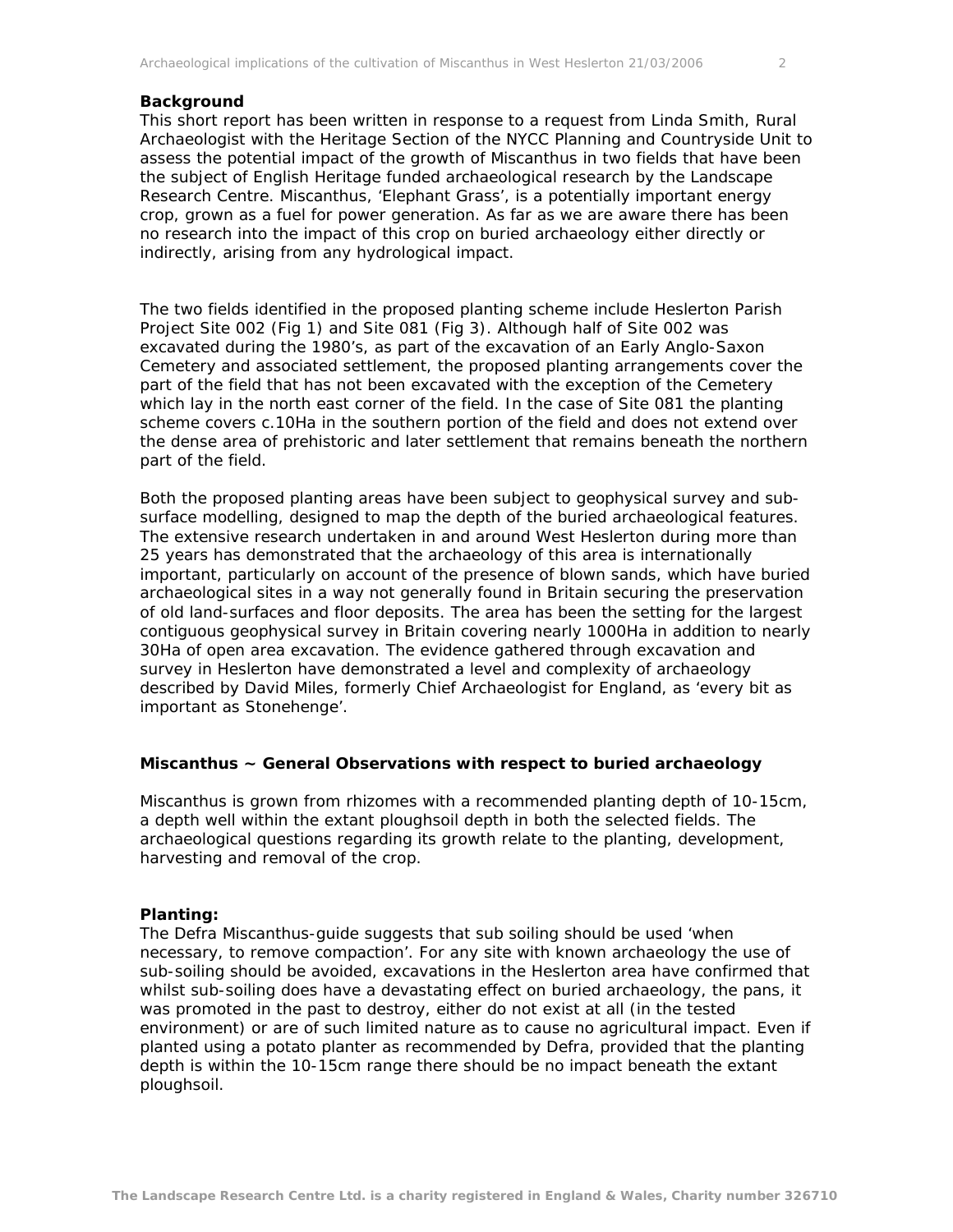Although the rhizomes develop and mature at a depth of 5-15cm, we have no idea what the impact of the root system may be at greater depths, this should be examined. Since this is a crop that has a long life-cycle, with plantings anticipated to remain in place for 10-15 years, it may assist in securing the future of the archaeological resource as it would suspend plough damage during the growth period. It may also prove helpful in reducing the theft of archaeological material by treasure hunters as it would restrict access to the land and the rhizomes may form a useful barrier discouraging the activity of metal detectorists even after the crop has been cut. Fertiliser requirements are limited and there is no indication that these might contribute to increased desiccation over waterlogged or wet deposits.

# **Harvesting:**

The harvesting of the crop would not have any archaeological impact. Harvesting of the rhizomes themselves, when these represent the primary crop may have archaeological implications. Although sub-soiling has been demonstrated to have an adverse effect on buried archaeology, harvesting of root-crops can be even more devastating. In the current case this is not an issue, however it is essential that research is conducted to determine the depths at which plant needs to operate to lift the rhizomes themselves, if they can be successfully lifted by working the soil to a depth of 20cm then there is no reason to work the soil any deeper and farmers should be actively encouraged not to go any deeper than is necessary.

# **Crop Removal:**

The removal of established Miscanthus crops is achieved through disking, which cuts up the rhizomes effectively killing them off. If, as we believe, the rhizomes thrive at shallow depths within the upper 15cm of the plough soil, the removal of the crop using disking to a depth of <c20cm should make no impact beneath the current plough soil depths and thus pose no particular threat to buried archaeological deposits except where plough soils are exceptionally thin.

## **Summary:**

Whilst it appears, without detailed research and field trials, that the growth, harvesting and removal of Miscanthus should pose no major threat to buried archaeological features, the use of sub-soiling prior to planting should not be undertaken on any site where there are known archaeological features.

Defra should review its advisory notes to reflect the likely impact on archaeological sustainability of widespread sub-soiling associated with Miscanthus growth. Should practical research demonstrate that there is no impact of Miscanthus growth on archaeological evidence at the base of the ploughsoil then, subject to there being no other adverse environmental impact, it should be promoted as a crop which could help protect archaeological sites by reducing the impact and frequency of ploughing.

# **Archaeological evidence in the selected areas Site 2**

Archaeological activity in the unexcavated parts of Site 2 include ring ditches and other burial related features, elements of field systems and part of a droveway entrance in addition to a ditched trackway which ran from east to west across the field and may correlate with 'the Priests Trod' a medieval or earlier trackway which links the two settlements of East and West Heslerton. Auger survey has shown that the soil depths across the northern half of the field (fig. 2) range from 25cm to more than a metre, with the shallowest soils in the western half of the area to be cropped.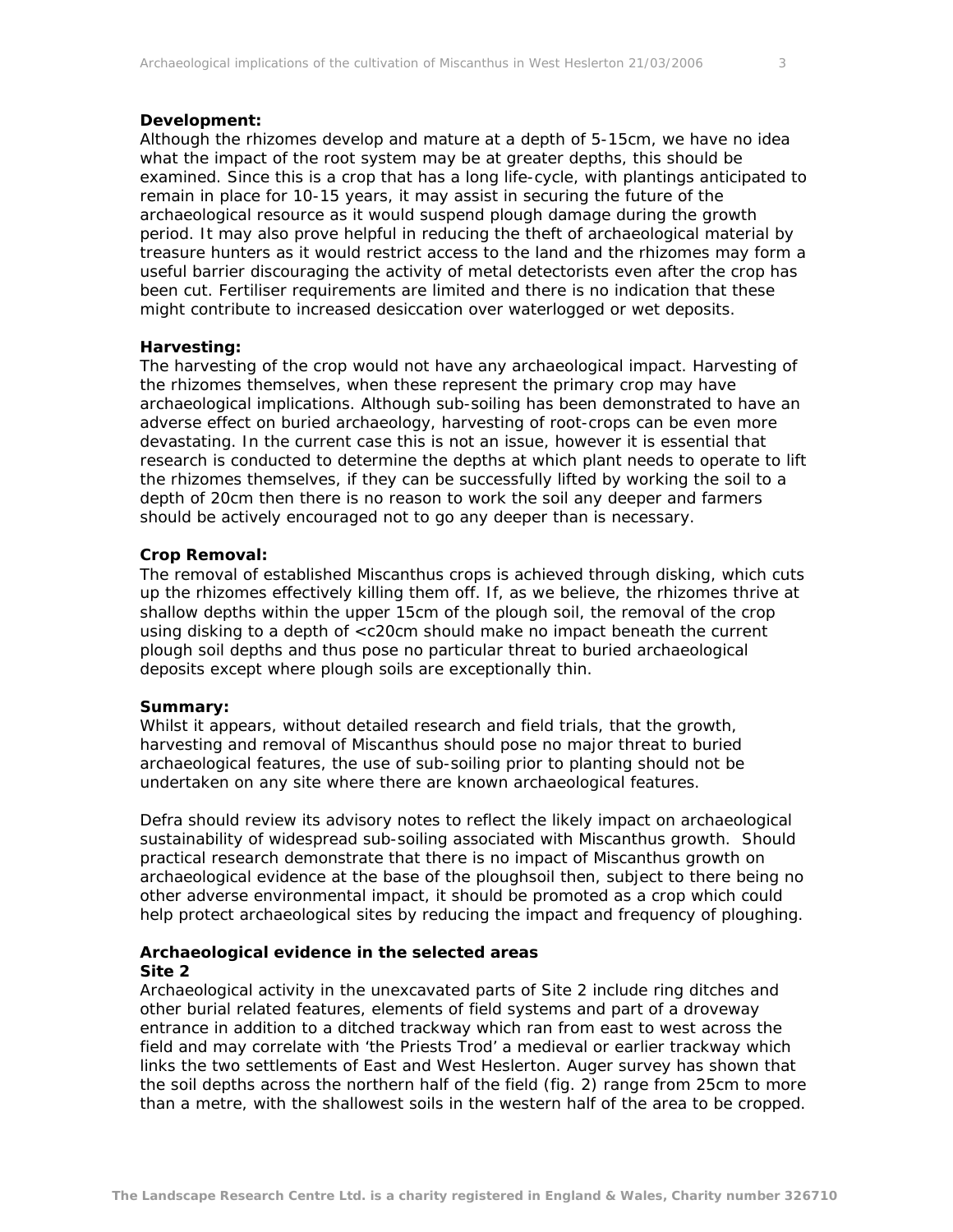The geophysical survey results indicate a number of small anomalies, which may be graves, in the vicinity of one of the ring ditches, a penannular or interrupted ditched monument near the northern field boundary. On present evidence we anticipate no serious impact from growing the crop in this area but propose to use the opportunity to undertake basic research into the impact of the crop in this environment.



Figure 1: Site 2 showing the excavated areas in colour and the geophysical survey data mapped in grey.



Figure 2: Plot showing the thickness of the combined ploughsoil and blown sands over the northern part of Site 2.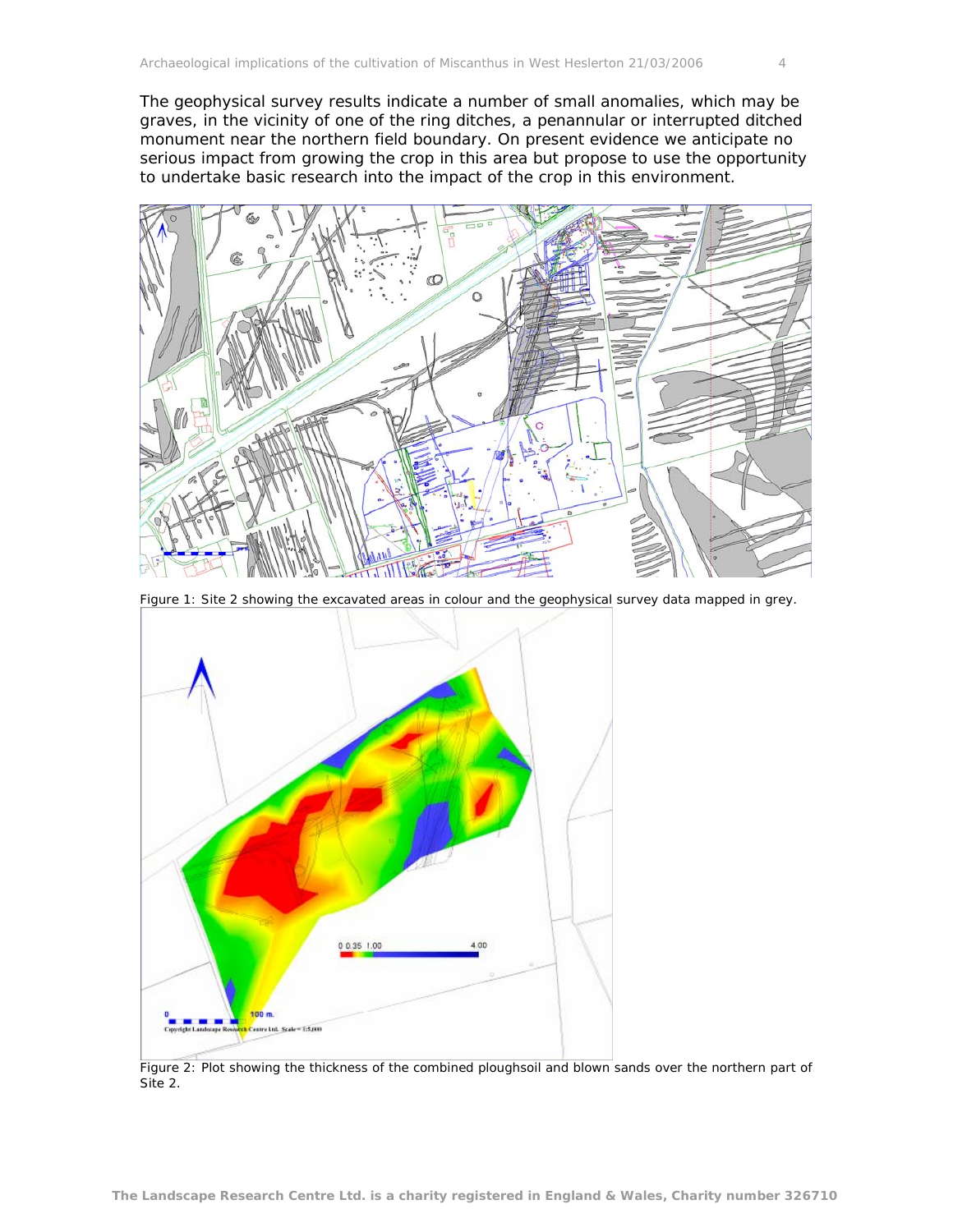

Figure 3: Heslerton Site 081 with geophysical survey results in grey.

# blown sands observed through auger survey.

# **Site 81**

Site 81, the western boundary of which forms the parish boundary, is nearly 1000m long, in the northern half of the field geophysical survey and air photography have revealed part of a fen edge 'ladder settlement' dating to the Late Iron Age and Roman period. This settlement which follows a well defined trackway is a feature of the landscape on the southern side of the Vale of Pickering. Within this field a junction in the trackway opens out into a second settlement complex, which is not paralleled in the c.1000Ha of survey undertaken along the Vale edge by the LRC. This settlement complex, characterised by large curved enclosures, containing probable round-houses, is likely to be Bronze Age or Middle Iron Age, perhaps related to a square barrow cemetery in the field to the west. Sub-surface modelling of the overburden shows that this complex is relatively well sealed whilst the features of the 'ladder settlement' are under more active threat from plough damage, a factor confirmed through an observation trench dug in 2003. The proposal to plant Miscanthus in this field covers the southern half of the field where soil